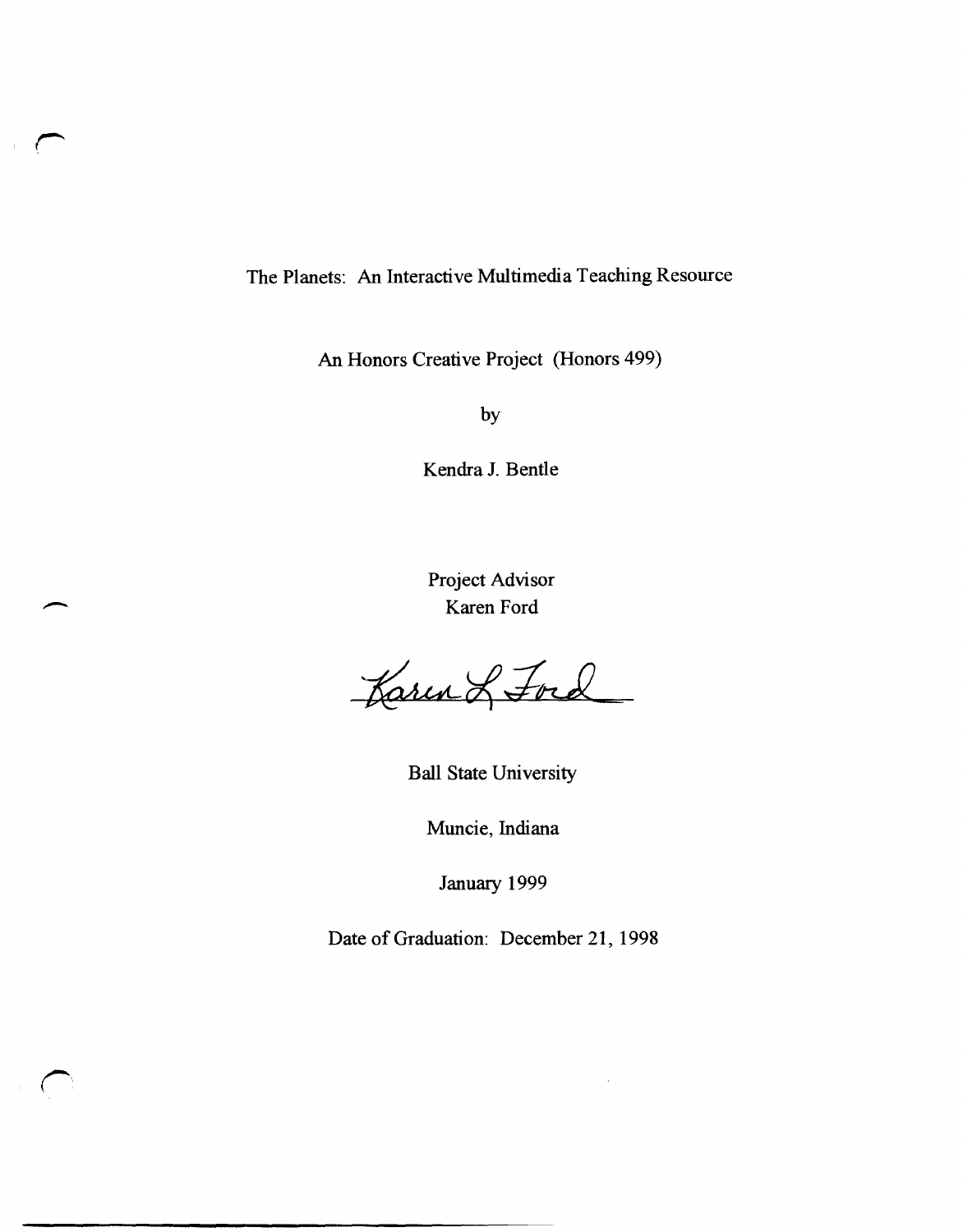**Abstract** 

, • I

 $7 - 453$ 

 $-3eC$ 

This creative project is a mixed media presentation which consists of two parts: a computer zip disk which contains an original, interactive, multimedia program, and a portfolio of written comments, lesson plan suggestions, and utilization ideas designed to make the program accessible and useful to secondary English/literature instructors.

Designed to be a comprehensive and creative teaching tool, this project combines computer technology and the study of English/literature by presenting a collection of short stories, poetry, and mythology based on the theme of the planets in our solar system, and supplemented with graphics, hypertext links and journal prompts. As an educational resource, this creative project can serve several purposes: as a resource for a high school English instructor who wishes to teach a short story, poetry, or mythology unit; as the basis for a thematic unit about space and exploration in literature; or as the inspiration for an interdisciplinary teaching effort in which history, science, art, music, and English/literature may be combined.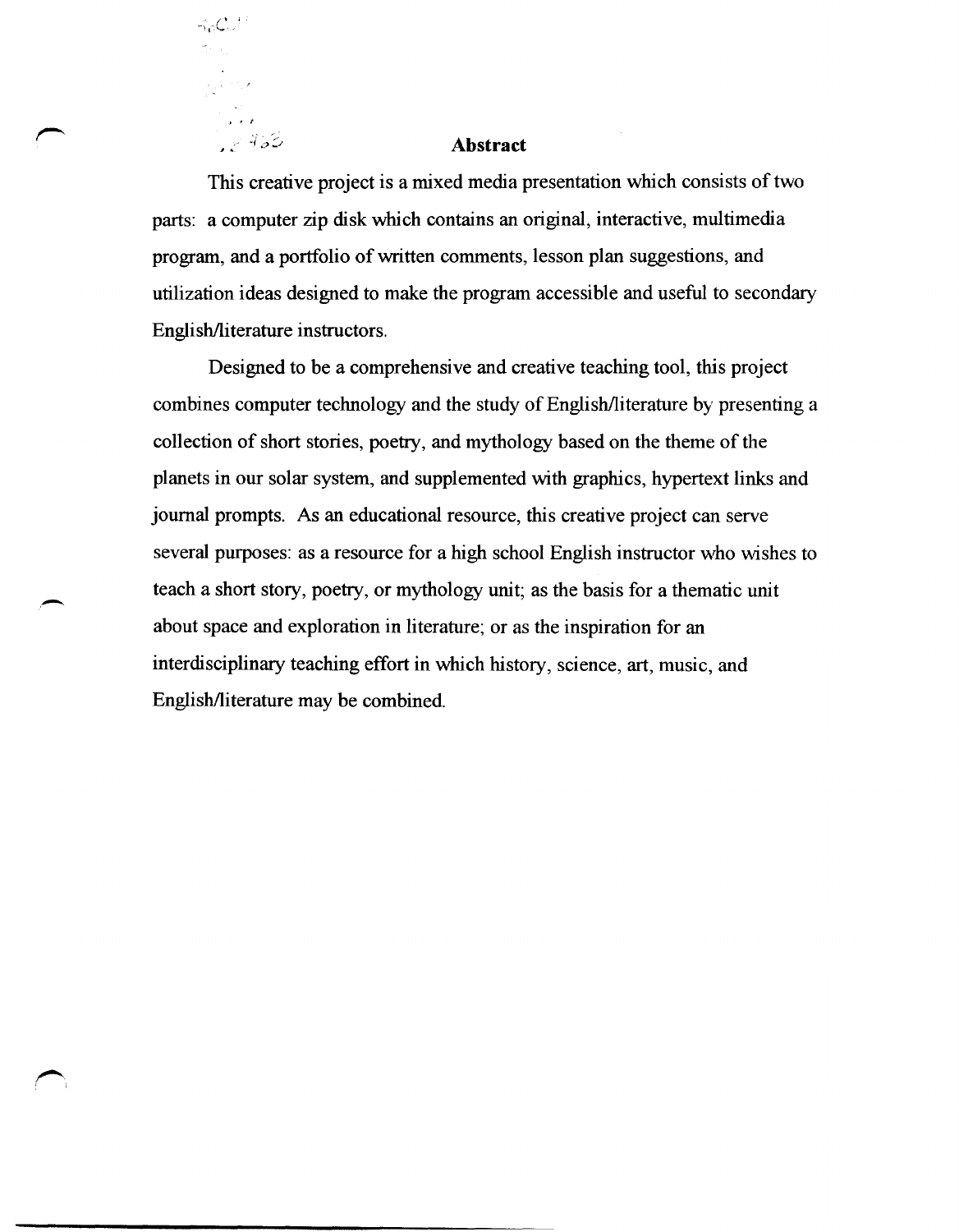## "The Planets" Program Specifications

System Requirements:

\*68030 or greater processor, including Power Macintosh

\*Zip drive

\* Speakers or Headphones

\* Apple System Software version 7.0 or later

\*Quicktime software version 2.1 or later

\*24 MB RAM (with at least 8 MB available to "the Planets. ")

### To Start "the Planets":

\*Insert the Zip disk

\*When the Zip folder titled READ ME FIRST appears, double click first on the file called DOUBLE CLICK ME. TXT.

\*Follow the setup directions in the text file, and enjoy your journey to the Planets.

#### To retrieve joumal entries:

\*There are two ways to retrieve your students' journal entries from this program.

- #1: Run the program and check the journal entries saved at the end of each story while inside the program.
- #2: Find the corresponding text file (for example, the one marked Mercury.txt) double click on it, and read the entries outside the program. These can be opened in Macintosh simpletext or any word processor program.

Made with Macromedia Authorware, Adobe Photoshop 5 and Adobe After Effects 3.1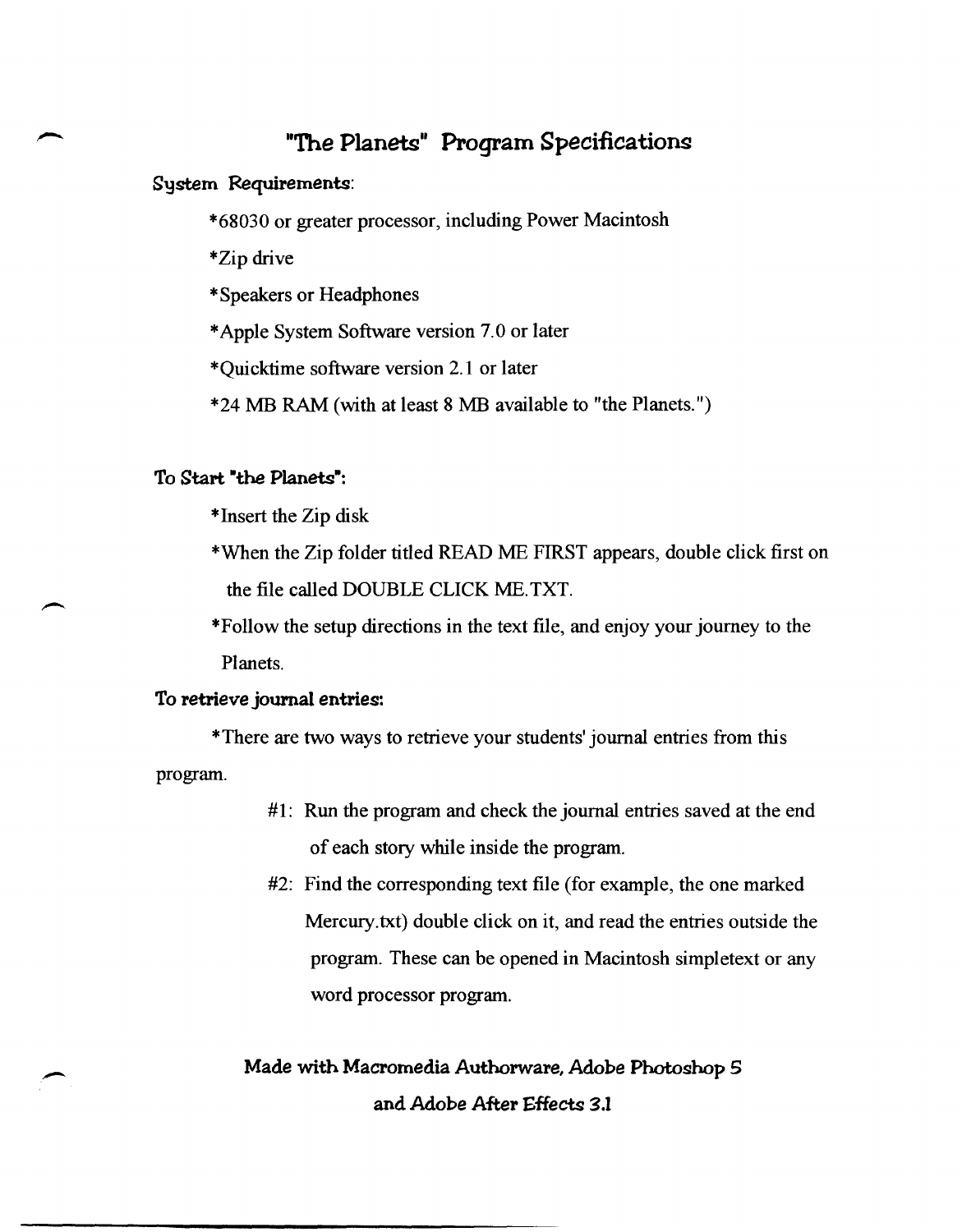# *The Planets: An Interactive Multimedia Teaching Resource*  --To Instructors: A word from the author--

It is undeniable, at least to me, that some sort of revolution is happening in the schools of today in regards to technology. Ask any of your students, do they own a computer at home? Playa high-tech video game? Know how to "surf the web?" The question might more prevalently be: do you? Chances are you will answer yes, but for all of you who love your home computer but wonder what the relevancy might be to your classrooms and lessons, this resource is for you.

I'll be honest. I cannot boast years and years of teaching experience, time tested methods, or the ability to chant instructional theory in my sleep. I am also admittedly a greenhorn to the experience of being on "the other side of the desk." To my credit, however, I am at least a slightly older member of your students' generation, one of the millions of kids who grew up with RAM on their minds and the reflection of Windows permanently burned into their glassy, sleep deprived eyes.

For lack of a better word, I "love" my computer. In my 22 years I have already owned four separate generations of them, from the PC jr. to the IMAC, and in every class, in every instructional situation I have been presented with since I can remember, I have always looked for a way to integrate this technology into the learning experience. This project, as well as my studies in Secondary Education and Telecommunications at Ball State University have given me that chance.

Included with this written summary and other supplemental materials is a computer zip disk containing a program that I hope will be useful to you as an instructor. My specialty is in English and literature, so this resource is geared toward the upper middle school or high school English teacher, though, as you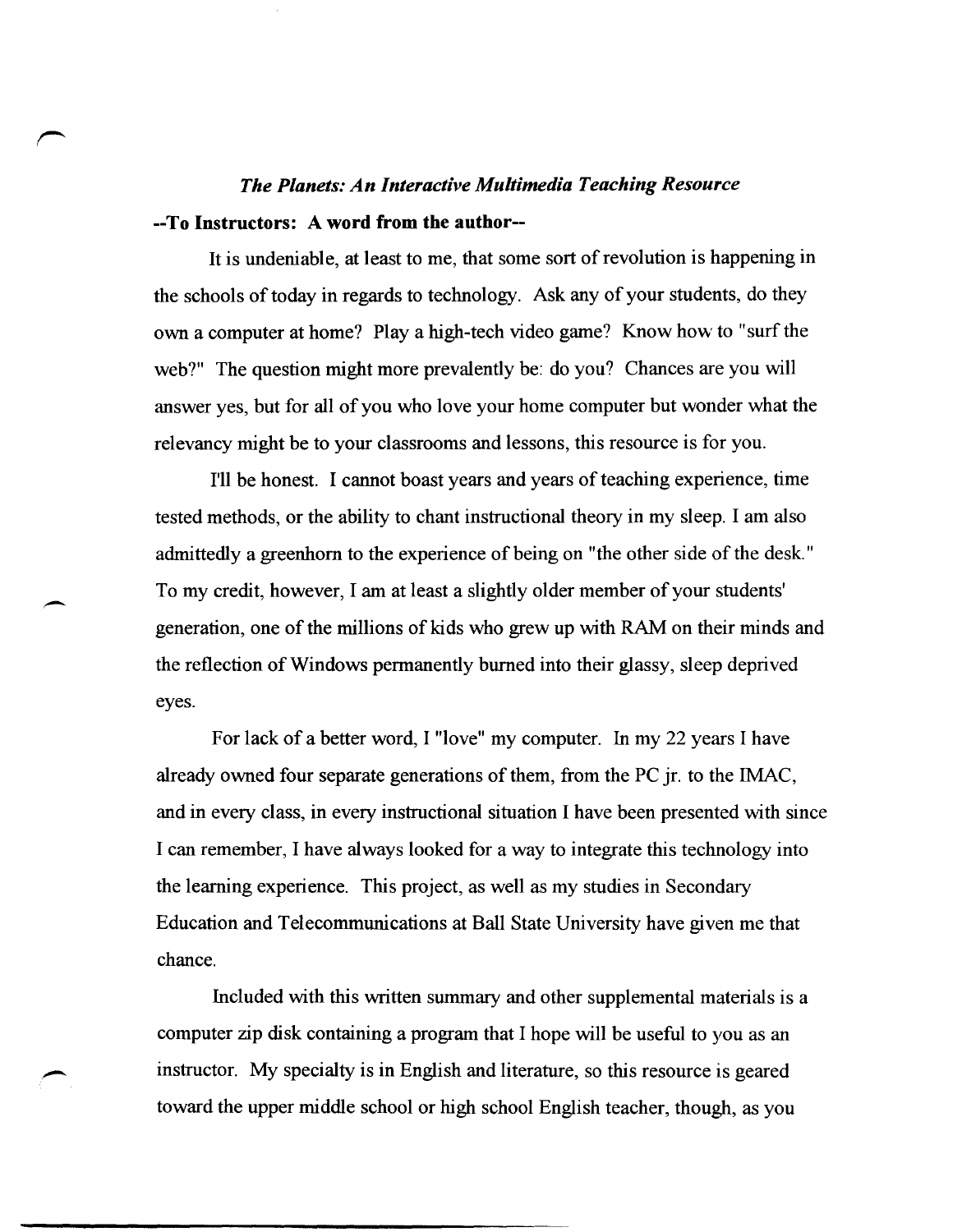\ may discover, this project can also be useful to instructors in many other disciplines. What it is essentially is a diverse resource, useful in several different ways. Here is what you will find on the disk, and a summary of how this project may be used:

-The program itself is an interactive experience that integrates the study of our solar system with literature.

-When used by itself, this program is a thematic collection of short stories, poetry, and mythology texts supplemented with graphics, animation, interactive "footnotes," and journal prompts.

-When used in part or in conjunction with the lesson ideas and comments available in this portfolio, the disk's contents become a resource useful in creating thematic units, single lesson plans, or interdisciplinary work across several different subject areas.

#### **-Why combine the study of literature with computers?-**

 $\overline{\phantom{0}}$ 

Officially it seems that the jury is still out on the total effectiveness of using the computer in the classroom for substantial instruction. In light of this, I do not suggest that students simply be plunked down in front of this program and left to their own devices. With the proper instruction, I have however seen this type of technology used with great effectiveness, and to wonderful results.

While the computer is used in many schools to supplement instruction in the science classroom or in conjunction with business or secretarial courses, it seems to be virtually non-existent in English and literature. Maybe it is the lack of worthwhile software, (The selection *is* quite disappointing) or perhaps the material does not seem to lend itself to this type of implementation. Whatever the reason, I feel that it is time to integrate technology with English and broaden the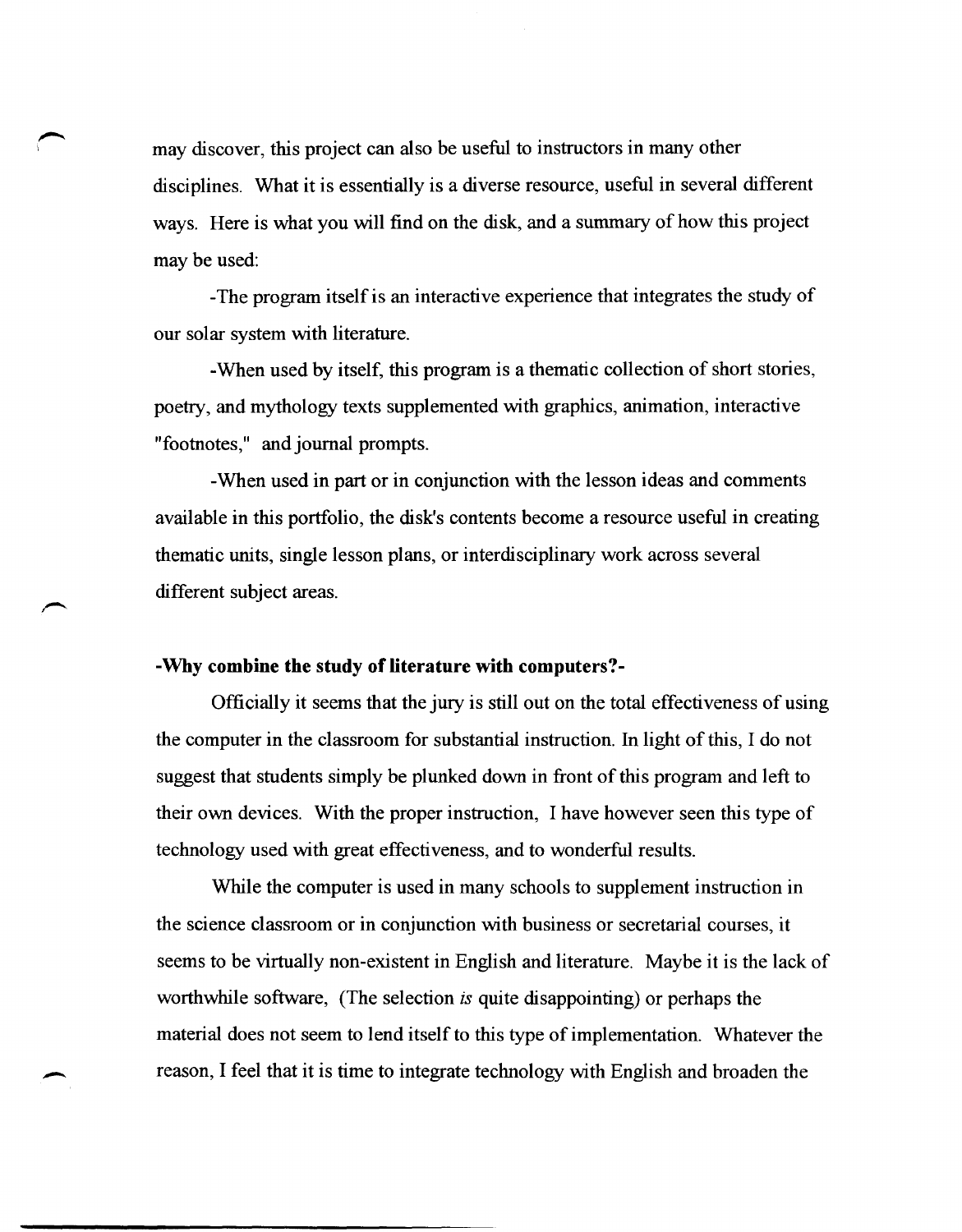scope of English instruction. With this project, I feel that this goal is brought a little closer to being a reality.

 $\ddot{\phantom{0}}$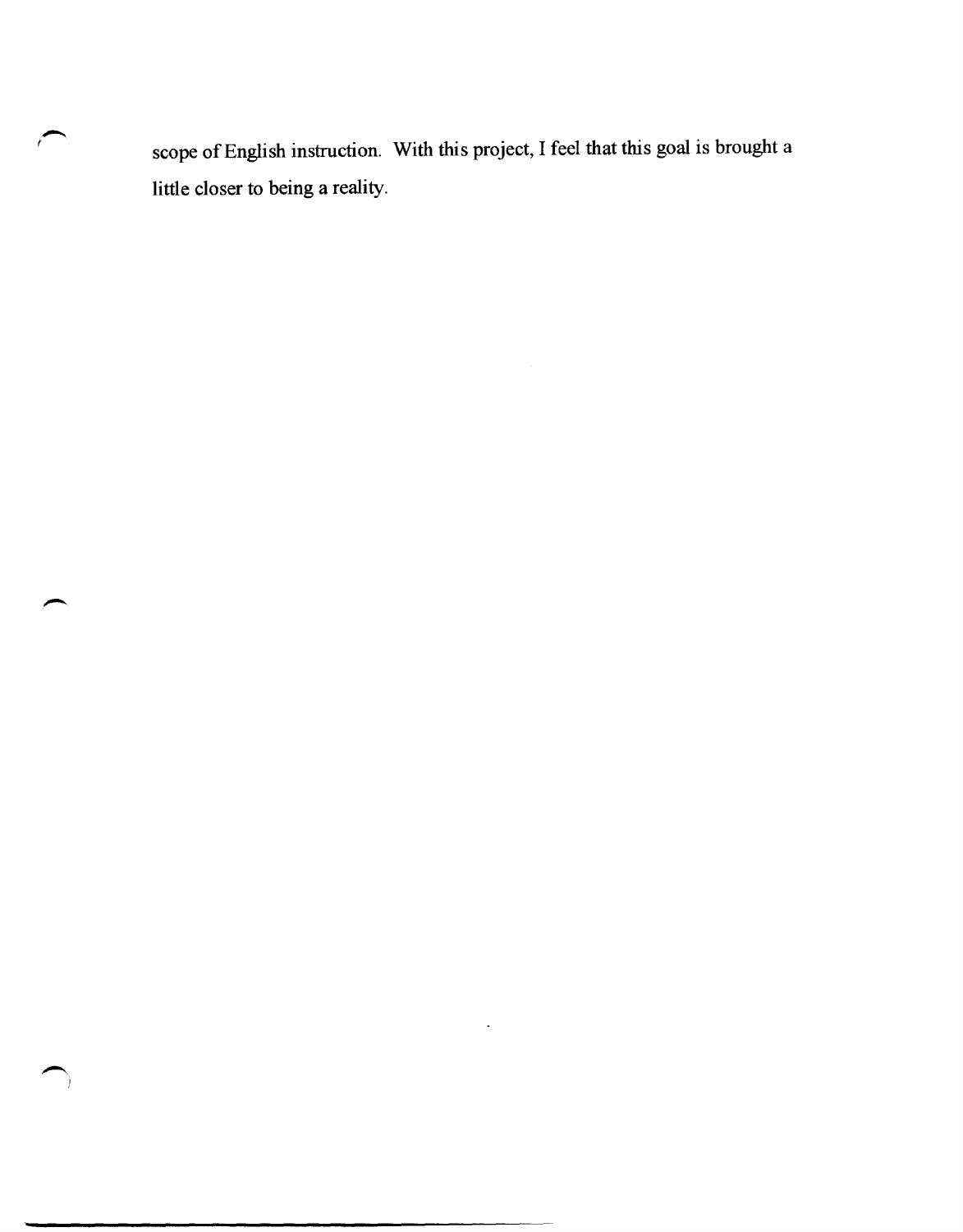### The *Planets:* Lesson Plan Ideas

## Mercury

*Short story:* "Transcript: Mercury Program" by Frank Herbert

*Summary:* This story is written as a transcript of a television program set on Mercury some time in the future, with other dialogue taking place outside of the broadcast from a ship on its way to the sun. This story is interesting in that it brings up several issues about the ethics of the broadcasting industry. Within the structure of the story, the reader sees the program and the day's events from two very distinct and different angles, giving a unique view of both the duality of the situation and of the planet itself

### *P09Sible le9Son plan/discussion topiC\$:*

\* Point of view

 $\overline{\phantom{a}}$ 

- \* Ethics and morals in broadcasting
- \* Future discoveries/exploration

#### *Interdisciplinary implementation:*

This story, and relating lesson plans, could be used to supplement instruction not only in English courses, but in science and telecommunications or broadcasting courses as well. The story's indirect discussion of the "right and wrong" of certain television forums, as well as its suggestion that even science can be commercialized would make this selection an interesting one to bring across the curriculum into either other discipline.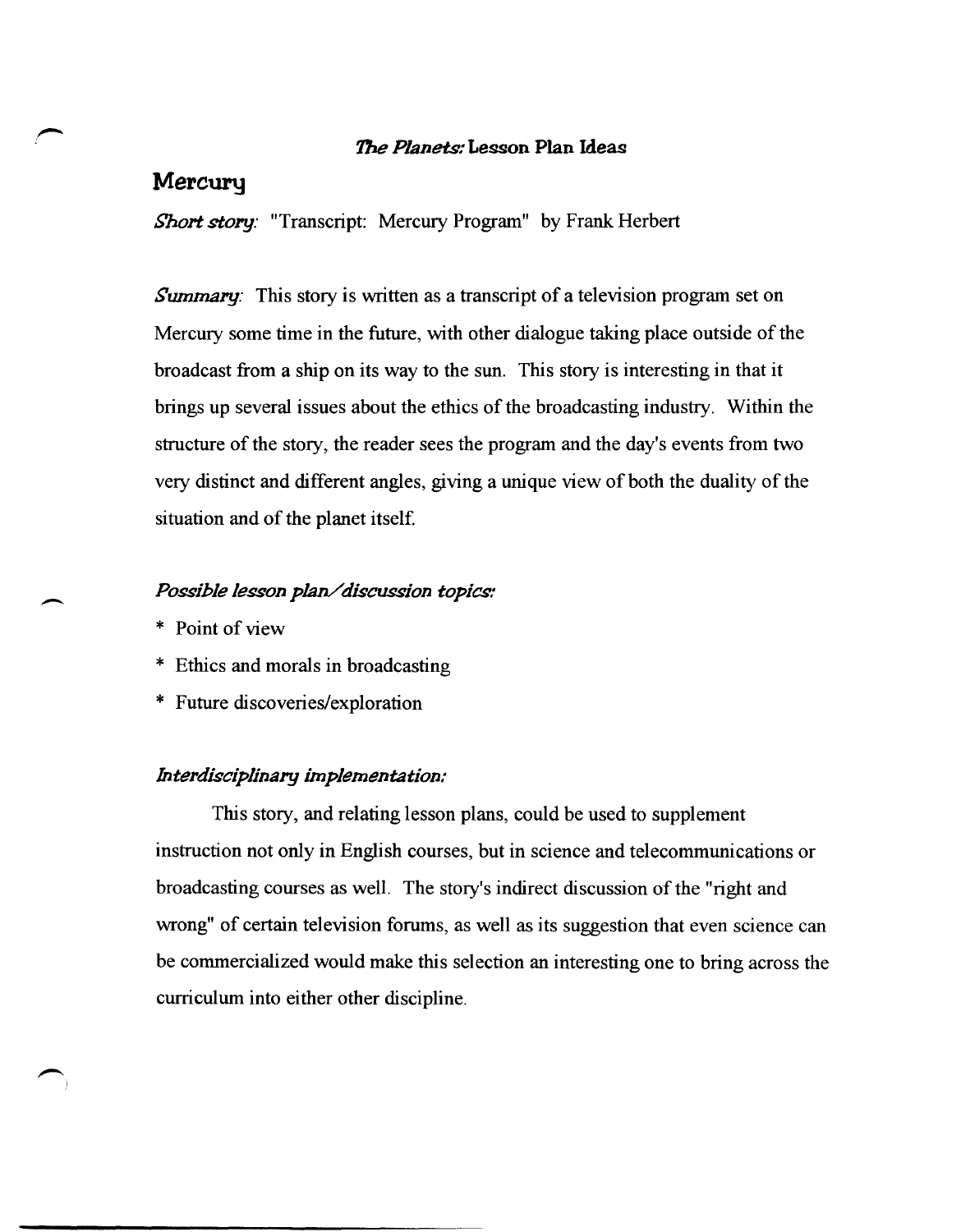## **Venus**

*Short story:* "Before Eden" by Arthur C. Clarke

*Summary:* This story, interestingly enough, was written before scientists knew anything conclusive about Venus from probes, tests, or other exploration. As the author writes, this Venus is one "unspoiled by our assumptions and unruled by our scientific observations." This is a story of exploration and discovery that leads two scientists across Venus to find life and water. They do find life: it is plantbased, moving, and fascinating to read about. The characters collect samples, leave their refuse, and go on to collect their glory. Unfortunately, the refuse kills the species, ending creation on Venus, spoiling Eden.

### *P09Sihle le9Son plan/discussion topics.'*

\* Earth connections: In this age of conservation, recycling, and general ecological concerns, this story could be the basis of a very timely lesson regarding the future of our *own* planet. The message here: the pervasevenss of the human force, however unwilling or unwitting its intent.

\* Great explorers, past and present

Literary terms:

 $\overline{\phantom{a}}$ 

-

-suspense

-imagery

### *Interdisciplinary implementation:*

The obvious connection here is to science and ecologylbiology studies. A possible connection might be drawn between this story's concerns and our own planet's dilemma, including the discussion of things such as endangered species and the like. Another possible lesson plan connection might be made in the study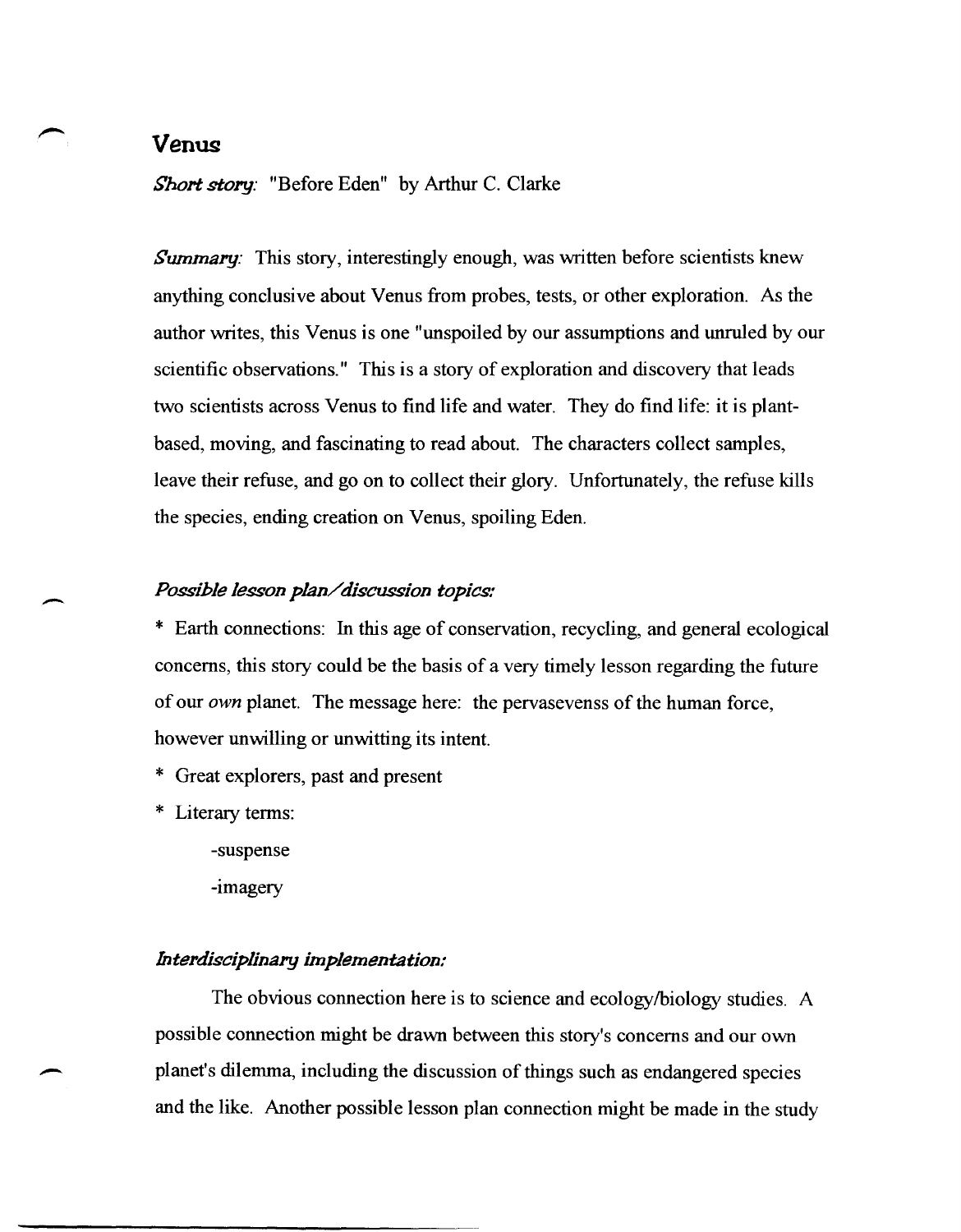of interesting or rare plants and the significance that plant color has on plant habitat. (based on a minor, but interesting point made in the story.)

Historical connections might also be made here, where a unit detailing the stories of other great explorers and conquerors may be interesting. Perhaps other explorations held dire consequences for the lands they discovered?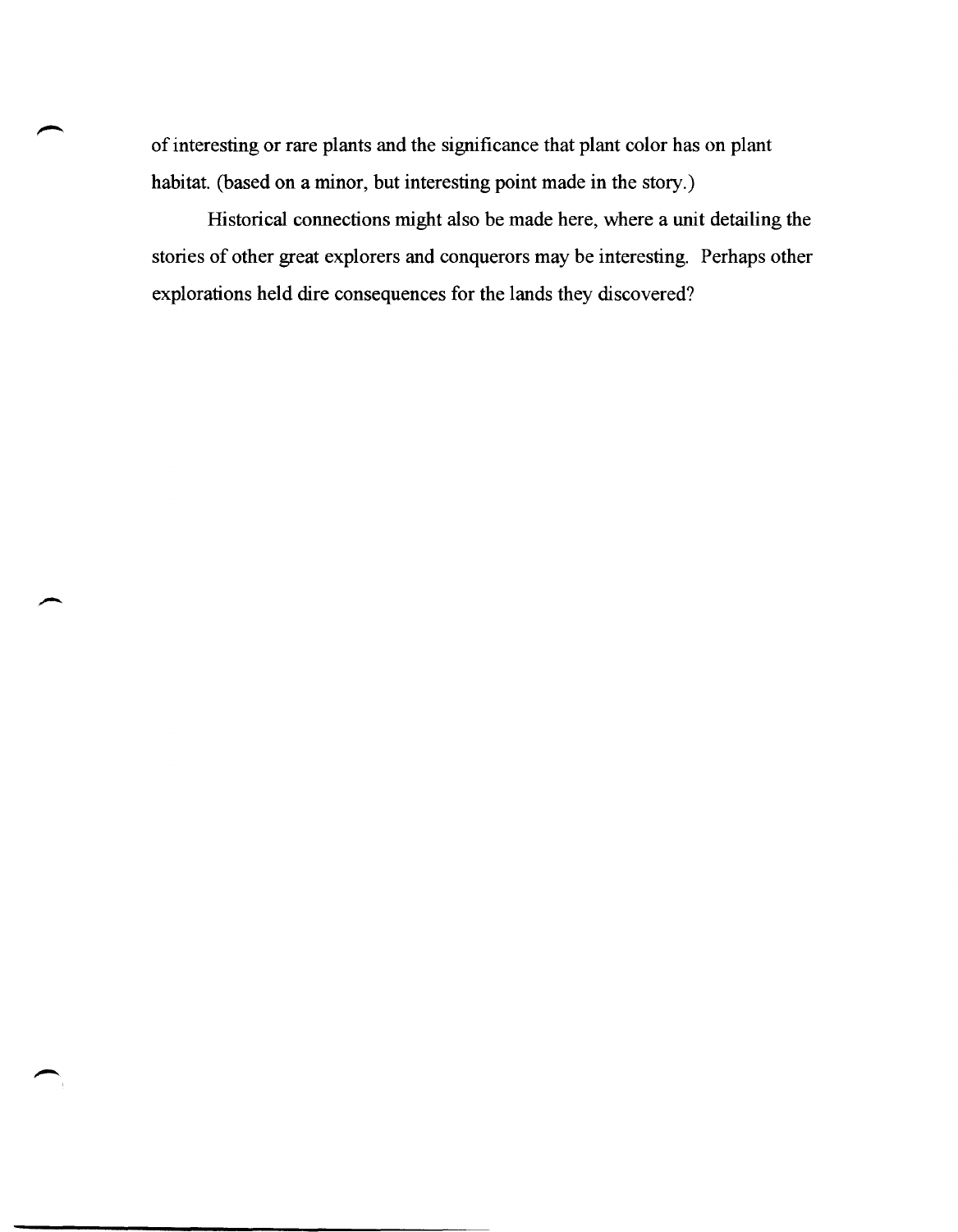## **Earth**

*Short story:* "The Greatest Asset" by Isaac Asimov

*Summary:* A story about a proposition made by a future man to re-populate and diversify a very ordered, very controlled, and very bland future Earth.

#### *Possible lesson plan/discussion topics:*

\* Man's creative spirit and the will to create against the rigidity of practicality and the "good of all." The main character of the story takes a very unpopular and revolutionary position in his proposition to reconstruct the decimated Earth, and is ultimately rewarded for his creativity and spirit. A possible lesson plan here might first explore the Secretary's statement, "Man's greatest asset is the unsettled mind," and ultimately lead to discussion of the works of other great inventors, exploring the successes of those who were told "this will never work."

- \* A great story to spark discussion or journals about the nature of the human spirit and the creative impulse.
- \* Also a good story to ask students to construct an ending to.

### *Interdisciplinary implementation:*

\* This story, like the one featured for Venus, also deals with ecology issues and would lend itself to research about the topic in a science classroom, with the possible goal of attempting to project the rate of decline of the Earth, or simply prove or disprove the conclusion reached in the story. The question to be addressed here is: Is it possible that the Earth will end up this way?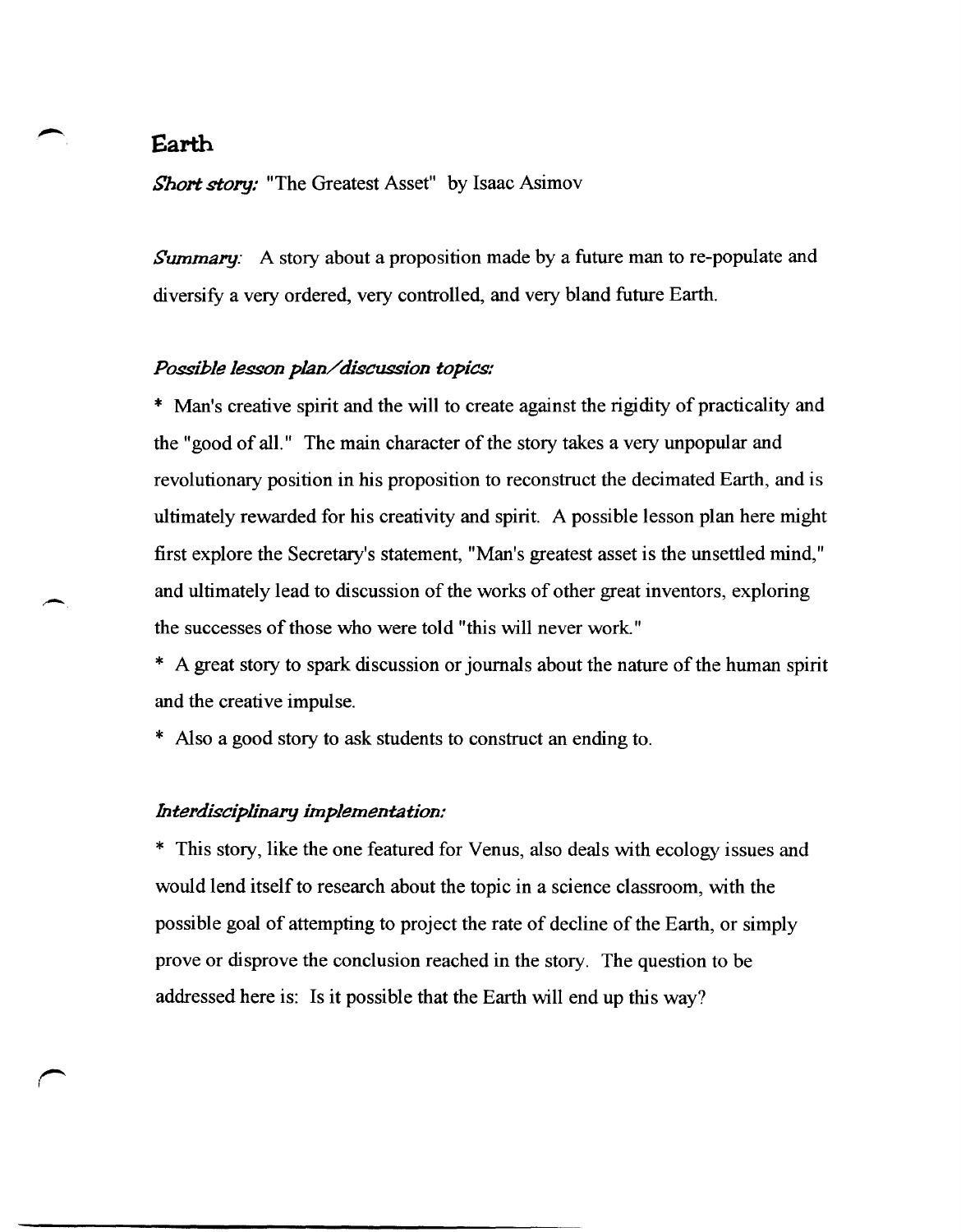## **Mars**

*Short story:* "The Love Affair" by Ray Bradbury

### *Summary:*

 $\overline{\phantom{a}}$ 

This story, written from a Martian alien's point of view, tells the story of the invasion of Mars by humans, and the death and disease they have brought with them. Told in the first person by Sio, a Martian, this short work is essentially a love story, detailing Sio's feelings for a human girl he encounters close to his cave in the Martian hills.

### *Possible lesson p/an/ discugsion topics:*

\* Alien (Alternative) point of view in a story: Since this selection is not told from the "normal" human point of view, it becomes an interesting study in the power of perception.

\* The universal? concept of love: Sio admires and reveres some of the same things about the human woman that a human man might. This story might make for a great discussion about the generalized concepts of beauty and desire, as well as the possibility of a universal concept of love.

\* Media connections: Why is Mars the only planet in general human perception, as well as within this collection of stories, that has intelligent life? An interesting project might explore film and television representations of "little green men" over the course of media history, from "My favorite Martian" to "The X-Files."

#### *Interdisciplinary implementation:*

\* It seems that a lot of the selected stories contain blatant environmental overtones which imply that as we discover new worlds we will certainly distroy them if we are not careful. A scientific tie in might include exploration of how we as humans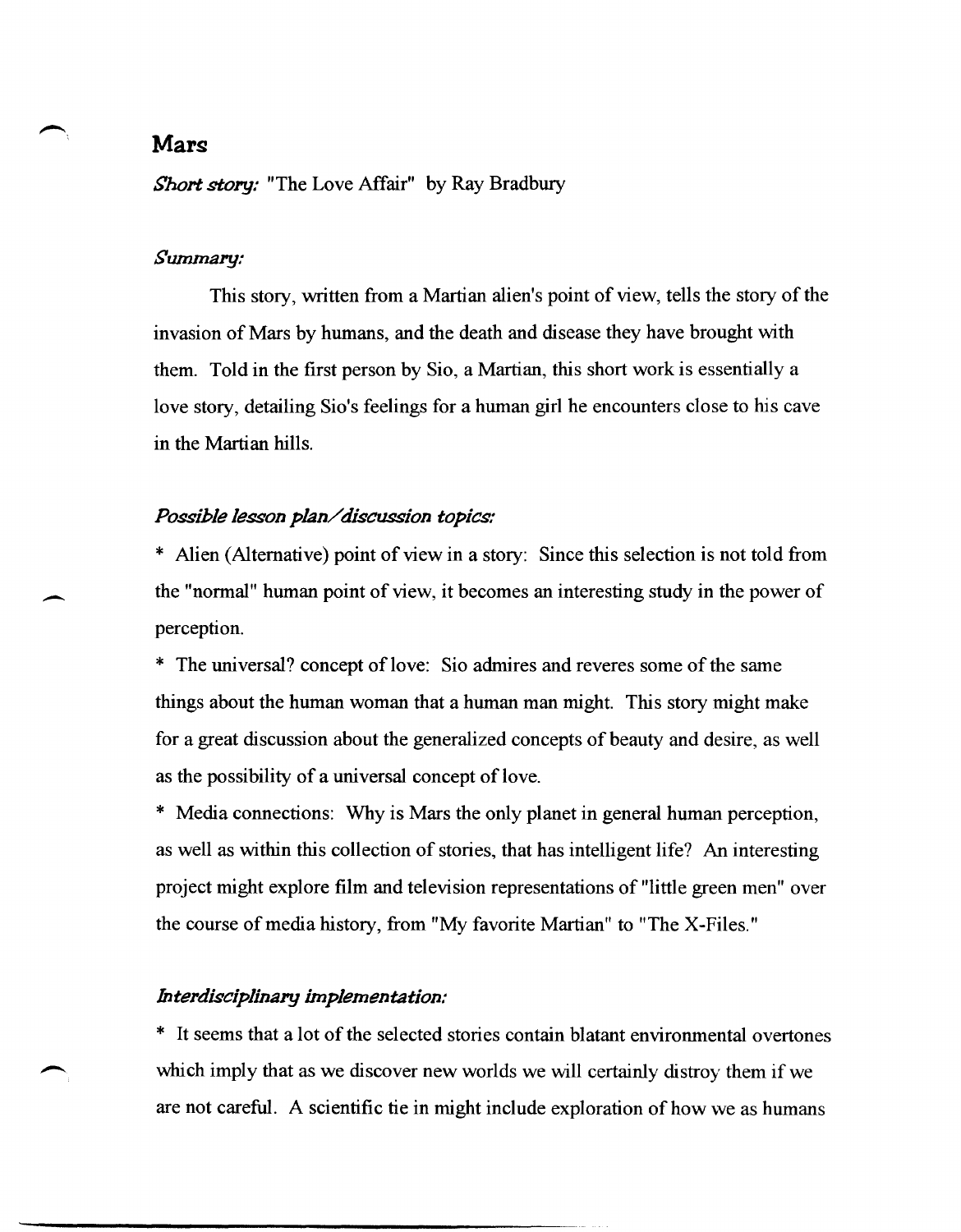have (or have not, as recent popular theory seems to say) destroyed our own planet, as well as research into such things as space junk or space pollution. The question might be: Are these stories a warning?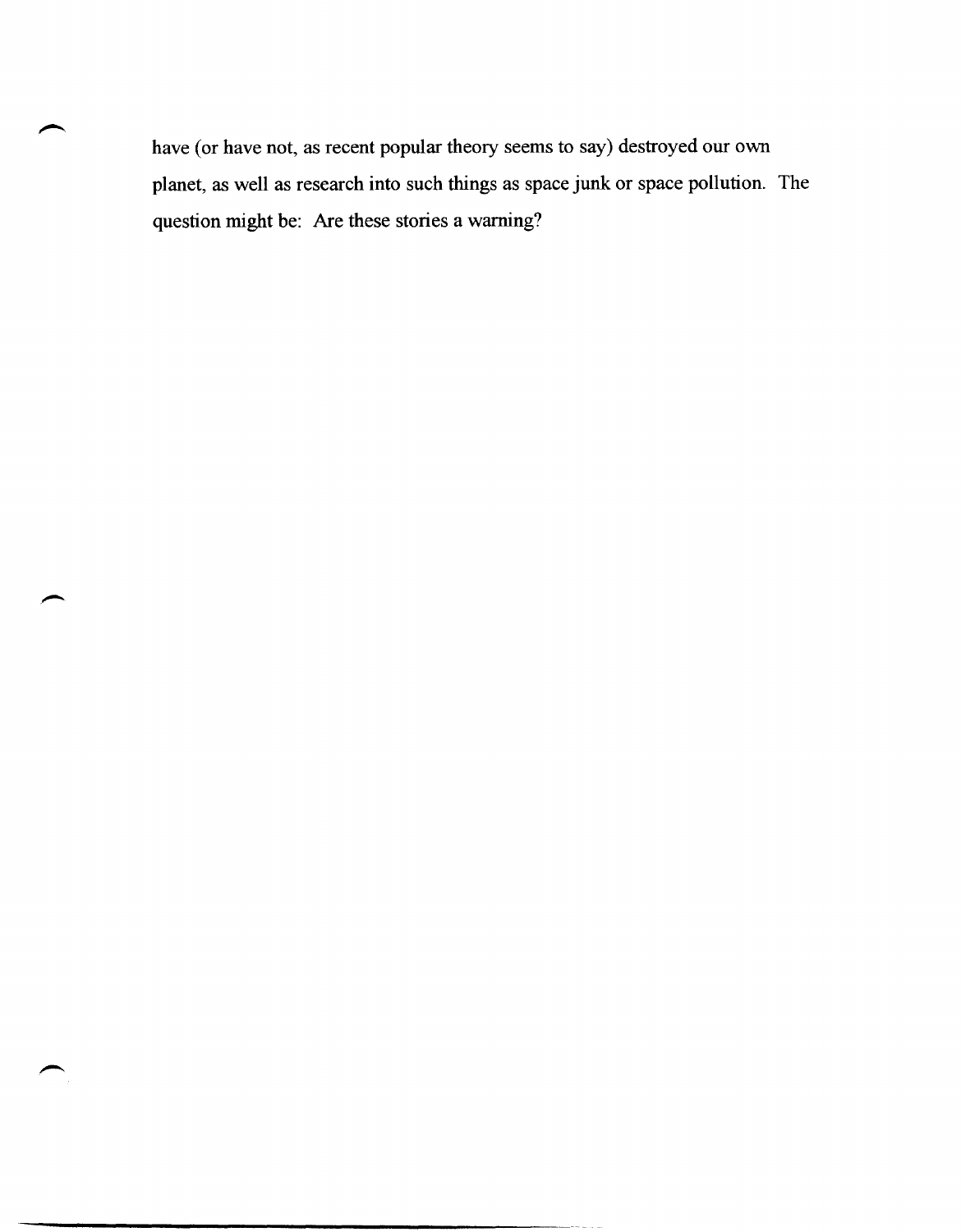## **Jupiter**

*Short story:* "Buy Jupiter" by Isaac Asimov

### *Summary:*

This very short, humorous story invites the reader to eaves-drop on a possible future trade agreement between Earth and an alien race. The aliens here are interested in "buying" Jupiter from us, for an undisclosed reason. The course of the story details negotiations with the alien, as well as the Earth men's quest to find out why someone would *want* to buy Jupiter. The cause is eventually found out, and makes for a clever and surprising ending.

### *Possible lesson plans/discussion topics:*

- \* Create your own planetary ad (for Mars? Neptune?)
- \* Advertising writing assignment
- \* Literary terms:

-narrator

-point of view

### *Interdisciplinary implementation:*

\* Since this is such a short story, possibilities for interdisciplinary work seem few. However, a science class could certainly study Jupiter itself, as well attempt to determine if the facts presented in the story are accurate. Also, an economics or advertising/business class might wish to pursue the marketing aspect of the story, creating a whole Jupiter or Saturn ad campaign.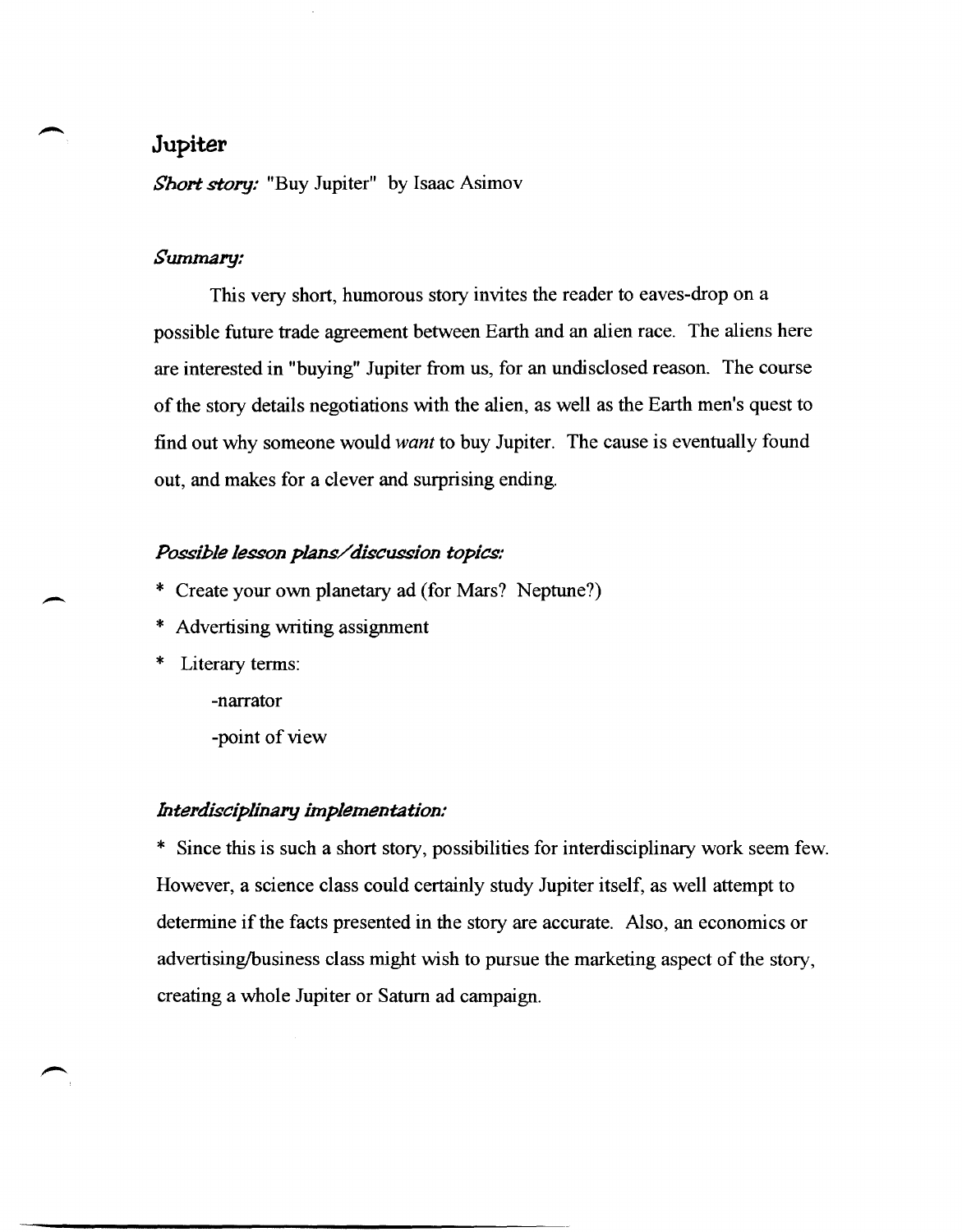## **Satum**

 $\overline{\phantom{0}}$ 

*Short story:* "Pressure" by Harrison Harrisson

*Summary:* This story details the adventures of two scientists and a pilot who venture to the center of Saturn in an attempt to make future travel to the planet possible. The suspense in this selection is intense and eerie, and would be especially formidable to those of us who are claustrophobic, as the whole story takes place within a small, sealed metal sphere under thousands of tons of pressure from Saturn's atmosphere.

### *Possible lesson plan/discussion topics:*

\* Characterization: The story involves three very different men, each characterized vividly, using several different writing techniques.

\* Suspense: Along with the main source of suspense in the story, the main characters also have to deal with another, less literal "pressure," a topic that would make for great discussion. The story also offers several good false leads that hint at a possible conclusions.

\* Complete the ending exercise: The instructor might wish to have students write an outcome for the story.

### *Interdisciplinary implementation:*

\* A science tie-in for this story might include the study of pressure and vacuum properties, as well as general research into the composition of Saturn. Do scientists think that we can actually "land" on Saturn, a planet usually considered to be made entirely of gasses?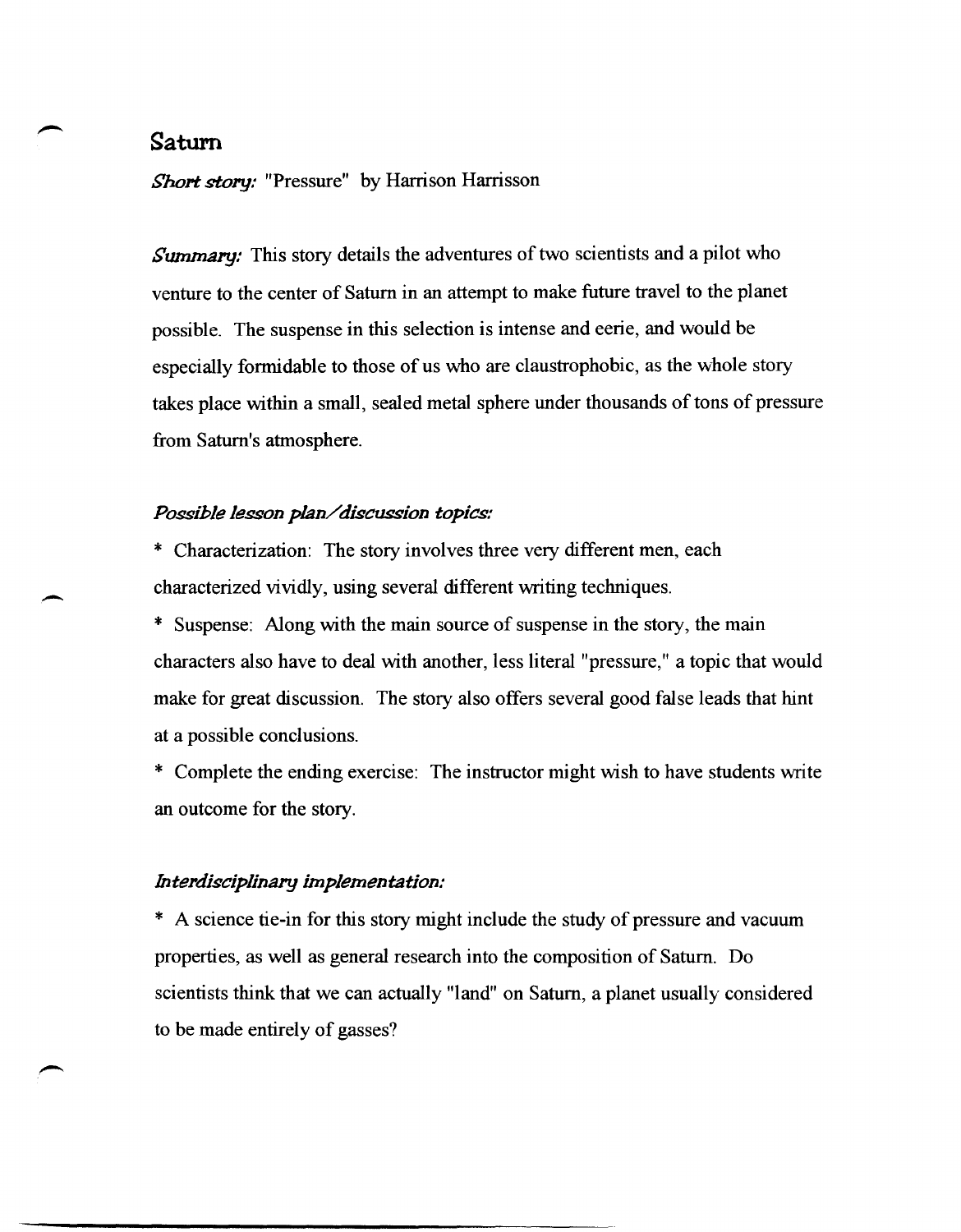### **Uranus**

*\$hort story:* "Dies Irae" by Charles Sheffield

### *Summary:*

A futuristic story set on a base outside of Uranus (on a moon, we may assume). At the time of the story, humans are mining Uranus for the elements used to create a power supply, as well as building fusion reactors on the planet's surface using genetically-engineered workers, cross-bred from many species, including the human one. The main character, a man sent to monitor the workers, discovers that some have become self-aware, and are beginning to question their existence, as well as their purpose in life. He agonizes over telling anyone, but finally confides in a former priest. The story ends with a disturbing proposition: If we created the workers in our image to ready the universe for our coming, then in whose image are we created?

#### *Possible lesson plans/Interdisciplinary Implementation:*

\* With this story, I felt that all of the good lesson plan ideas I had involved interdisciplinary work, so I collapsed the two categories into one.

\* Environmental Issues: The workers (called Ergas) create fusion plants on Uranus for human benefit, an activity that is not only polluting Uranus, but killing *them* as well. A correlation may be drawn between the story's events and happenings here on our own planet.

\* Philosophy/Religion connection: In dealing with the story's final statement, discussion about various schools of philosophy or religion may be helpful. In short, this story contained the best, thought provoking theme of all the selections. A great discussion or interdisciplinary project opportunity in whatever fonn you choose.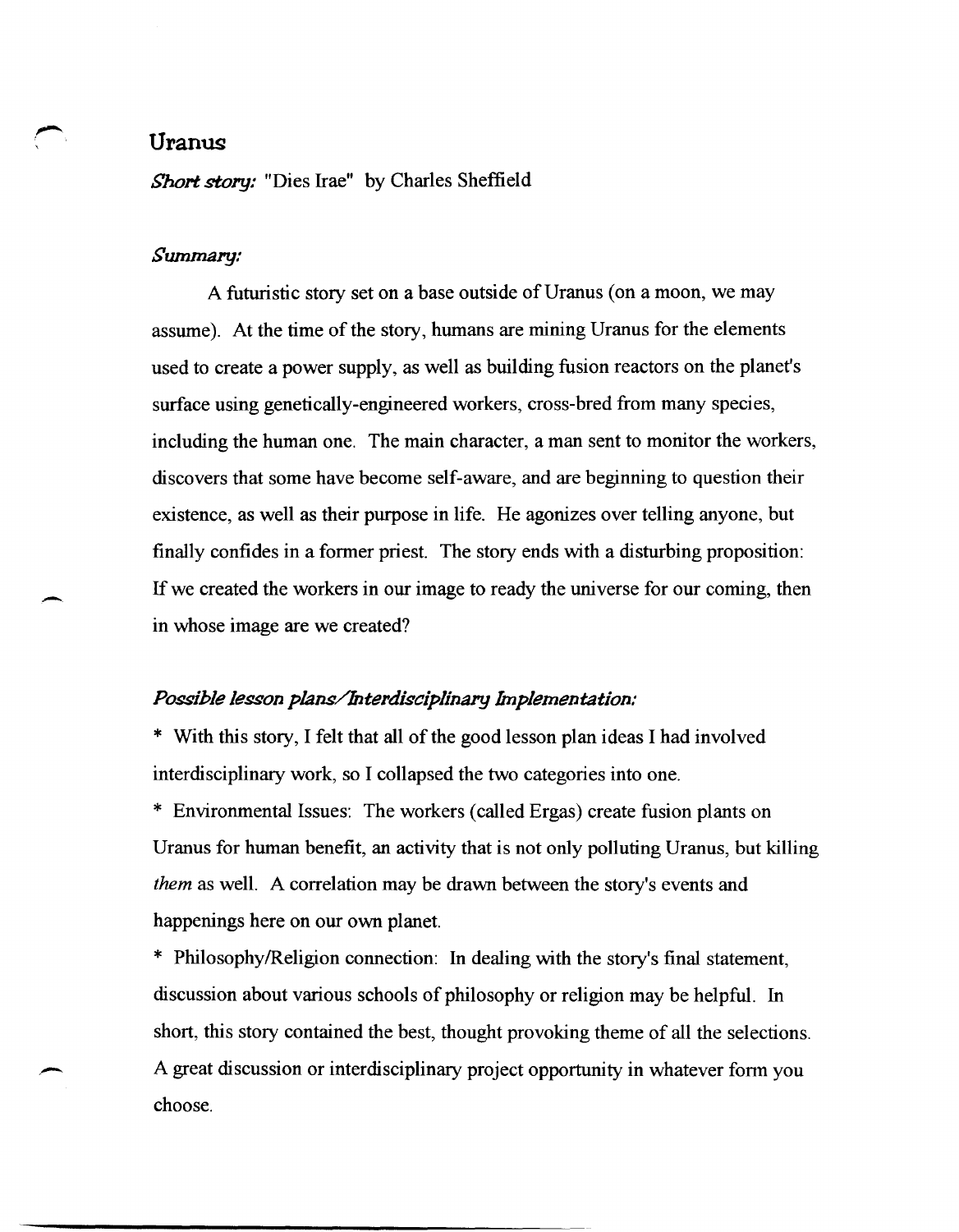## Neptune

*Short story:* "One Sunday in Neptune" by Alexei Panshin

### *Summary:*

A short, strangely ended story that leaves little to the reader's imagination, this selection, written by a Russian author, tells the story of two men's quest to find life on Neptune. Though the majority of the story is taken in describing the characters of the two main players, the overlying theme seems to be one of discovery and fame.

## *Possible lesson plans/ disCU\$\$ion topics:*

\* Characterization: This story offers good examples of characterization in its presentation of two very different main characters.

\* Russian literature connection: Written by a Russian author, this story offers a view from the other side of the space race.

### *Interdisciplinary Implementation:*

\* History and Social Studies connections may be made with this story in exploration of America's race for space with the Russians, or American/Russian competition in general.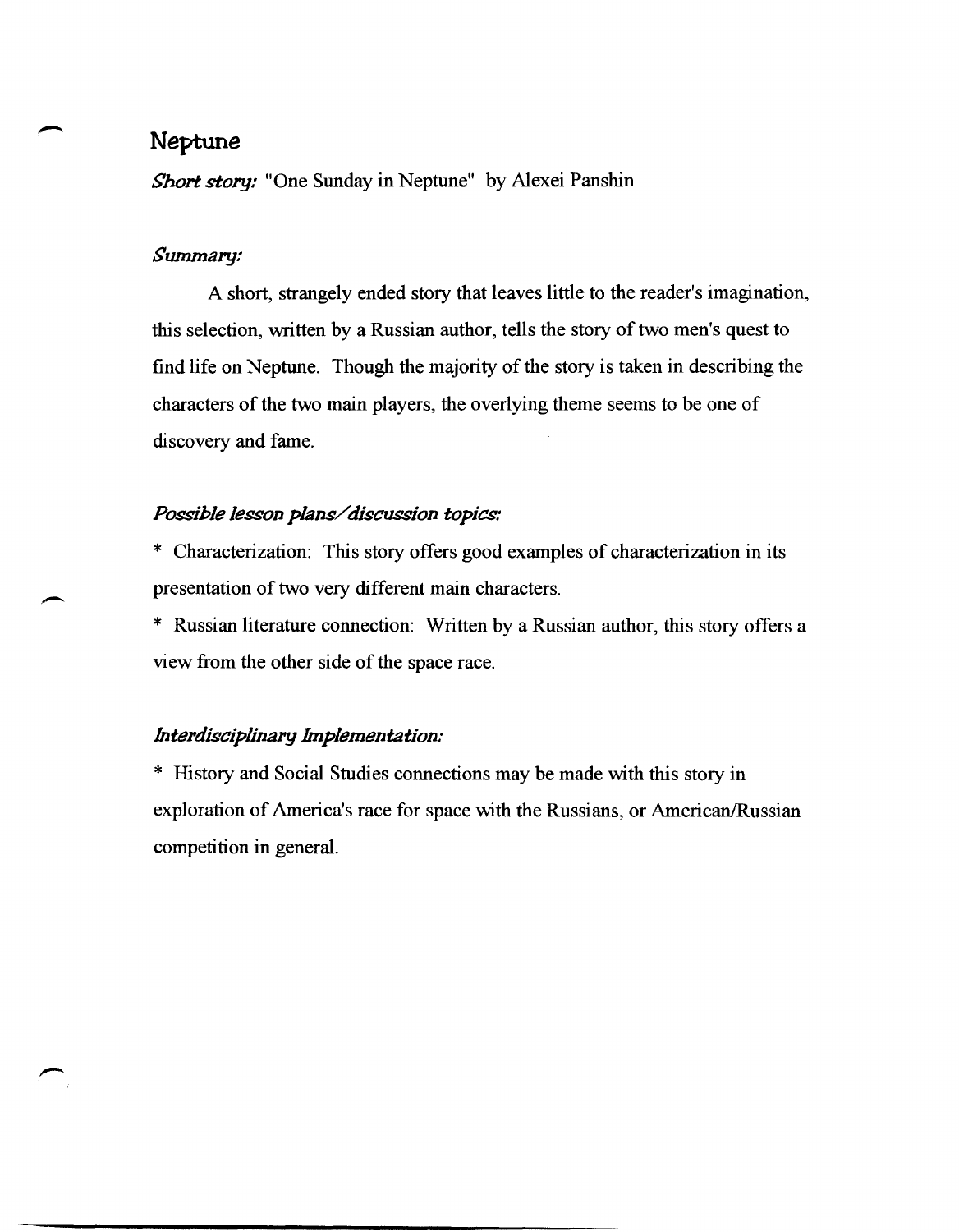## **Pluto**

Short Story: "Wait it Out" by Larry Niven

### Summary:

An interesting exploration story with a twist, this selection is narrated in the first person by an astronaut commissioned to be the first man to set foot on Pluto, the most distant planet. Told in the present with a lengthy flashback, the reader is taken through the events of the narrator's day on Pluto, from his landing, to his untimely half-death.

## *P09Sible le9Son plans/discussion topics:*

- \* Point of view and writing style: Written very differently than the other selections, this story is very first person, very introspective and very interesting.
- \* Complete the story writing exercise
- \* Art project: Draw the Plutonian landscape and its inhabitants
- \* Flashback

 $\overline{\phantom{0}}$ 

#### *Interdisciplinary implementation:*

\* Tie-ins with the sciences and psychology are possible here, including the possible study of human emotion and fear, and theories of life after death. Another science project idea might regard research of cryogenics in America.